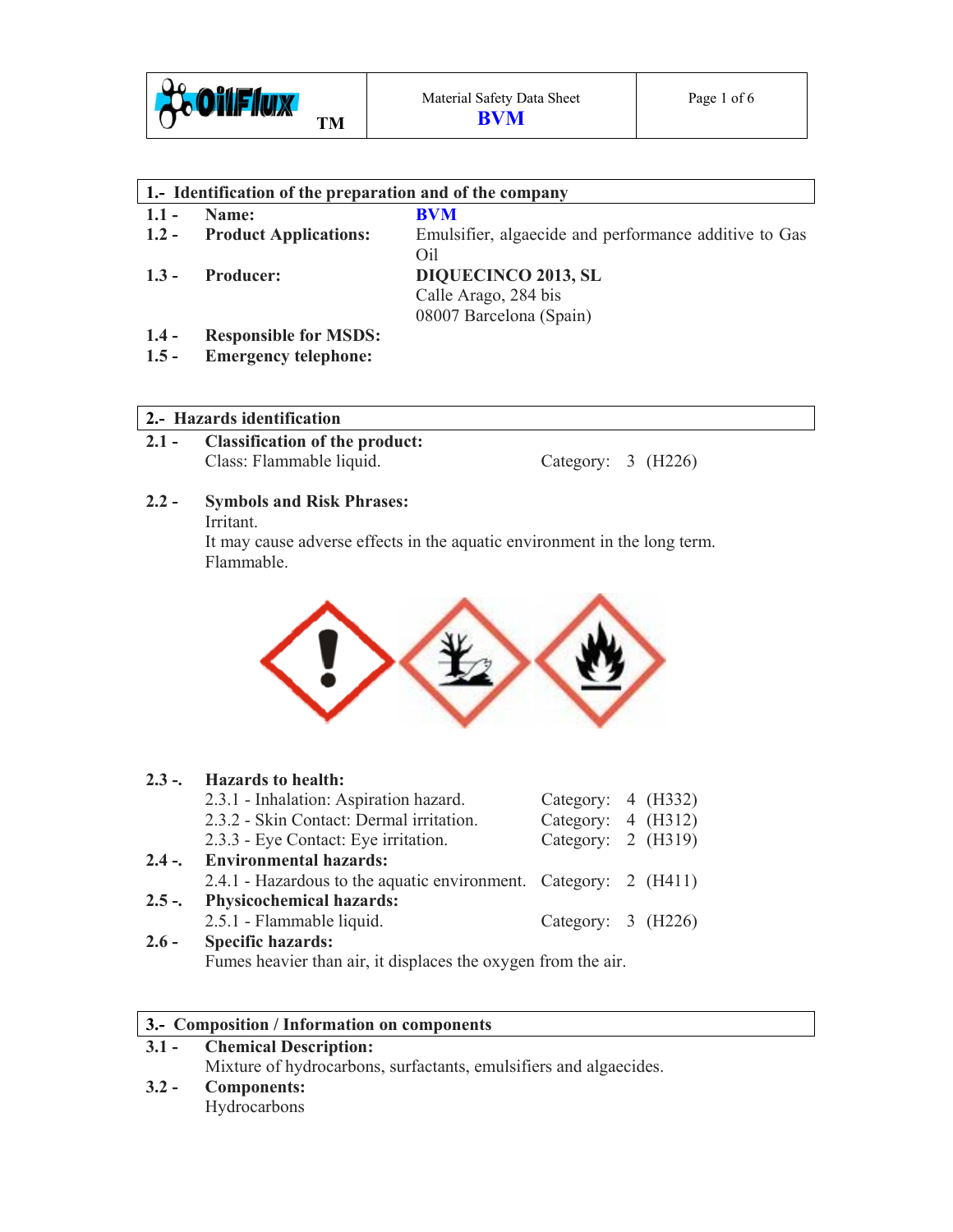

#### **4.- First Aid.**

#### **4.1 - Eye Contact:**

Produces irritation. In case of contact, wash thoroughly with water for 15 minutes. Seek medical assistance.

# **4.2 - Contact with skin:**

Remove contaminated clothing. Wash affected areas with soap and water.

## **4.3 - Ingestion:**

Do not induce vomiting to avoid aspiration into the lungs. Request immediate medical attention.

## **4.4 - Inhalation:**

Remove the affected person to fresh air. If breathing is difficult, administer artificial respiration or give oxygen. Seek medical assistance.

#### **5.- Firefighting measures**

- **5.1 Fire-fighting media:**  Water spray. Foam. Chemical.
- **5.2 NOT Suitable fire-fighting Media:**  Do not use direct water stream.

#### **5.3 - Special hazards of exposure to fire:**  Flammable and combustible material. It can be ignited by heat, flame, sparks or electricity. Fumes are heavier than air and may travel to reach remote ignition sources and ignite. The containers may explode in the vicinity of a fire due to overheating.

## **5.4 - Personal Protective Equipment:**

Heat resistant garments to combat fire. If there is a high concentration of vapors or fumes use a self-contained breathing apparatus (SCBA).

## **6.- Measures in case of accidental spillage**

# **6.1 - Personal precautions:**

Avoid prolonged contact with the product and with contaminated clothing. Stay out of the flow of fumes and prevent their entry into enclosed spaces. Close access to all nearby ignition sources.

# **6.2 - Environmental precautions:**  Harmful to aquatic organisms. It may cause adverse effects in the aquatic environment in the long term.

## **6.3 - Methods of cleaning:**

Small Spills: Wipe the surface with fire-resistant and absorbent materials. Place the waste in closed containers for later disposal.

 Large spills: Cover the spill with foam to prevent the formation of a vapor cloud. Apply barriers to prevent liquid from spreading and act in the same way as in small spills.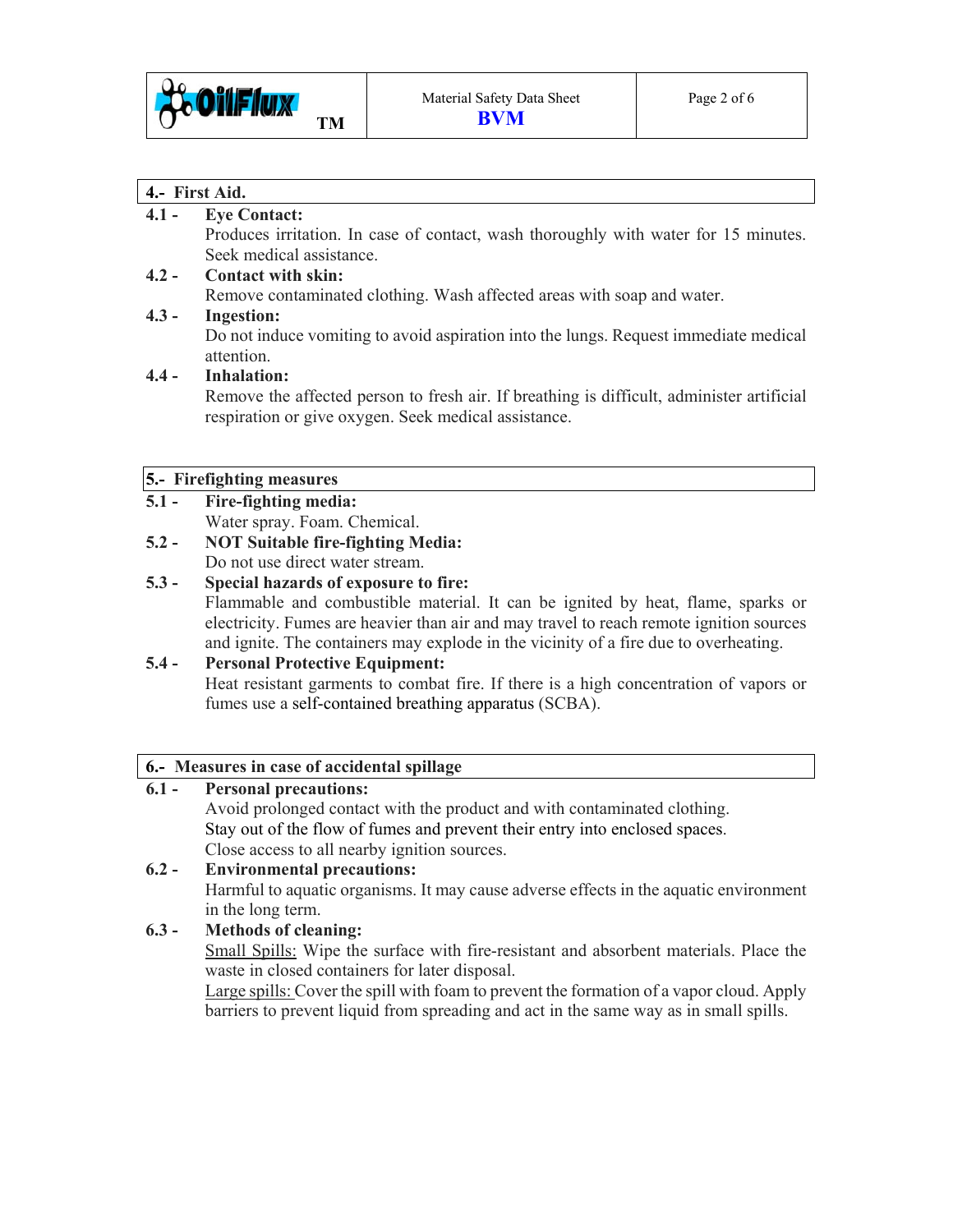

## **7.- Handling and storage.**

## **7.1 - Handling:**

Maintain storage areas well ventilated.

Keep away from ignition sources.

Open containers slowly to control possible depressurizations.

 Apply the rules of good practice and hygiene for the handling of chemical products. Have any absorbent material in anticipation that a spill will occur.

## **7.2 - Storage:**

Store in cool and well-ventilated places. Keep away from ignition sources. Keep closed all the containers and stored vertically. Keep within the range of  $10^{\circ}$  C to  $40^{\circ}$  C.

#### **7.3 - Specific Uses:** For known uses of the product.

Emulsifier, algaecide and performance additive to Gas Oil.

## **8.- Exposure controls / personal protection.**

**8.1 - Exposure Limit Values:**  No data available.

# **8.2 - Exposure controls.**

Odorous threshold detection: 1 ppm

 **8.2.1 - Collective Protection:** 

Provide adequate ventilation

# **8.3 - Personal Protective Equipment.**

## **8.3.1- Respiratory protection:**

Protective respiratory mask in the presence of fumes, or self-contained equipment when high concentrations occur.

## **8.3.2 - Protection of hands:**

Wear gloves to protect against solvents.

## **8.3.3 - Eye protection:**

Use safety glasses with side shields.

## **8.3.4 - Skin protection:**

Wear standard work garments.

## **8.4 - Additional Information:**

Do not eat, drink or smoke while working. Wash hands after use.

Change contaminated clothing.

Wash the whole body after work.

 You should always have a safety shower and eyewash equipment in the area where the product is handled.

Recommended to have preventive skin care cream.

Use antistatic footwear.

## **8.5 - Exposure Controls Environment:**

Avoid spills and leaks in the basement. Avoid contaminating waterways and dumping the product in the sewage systems.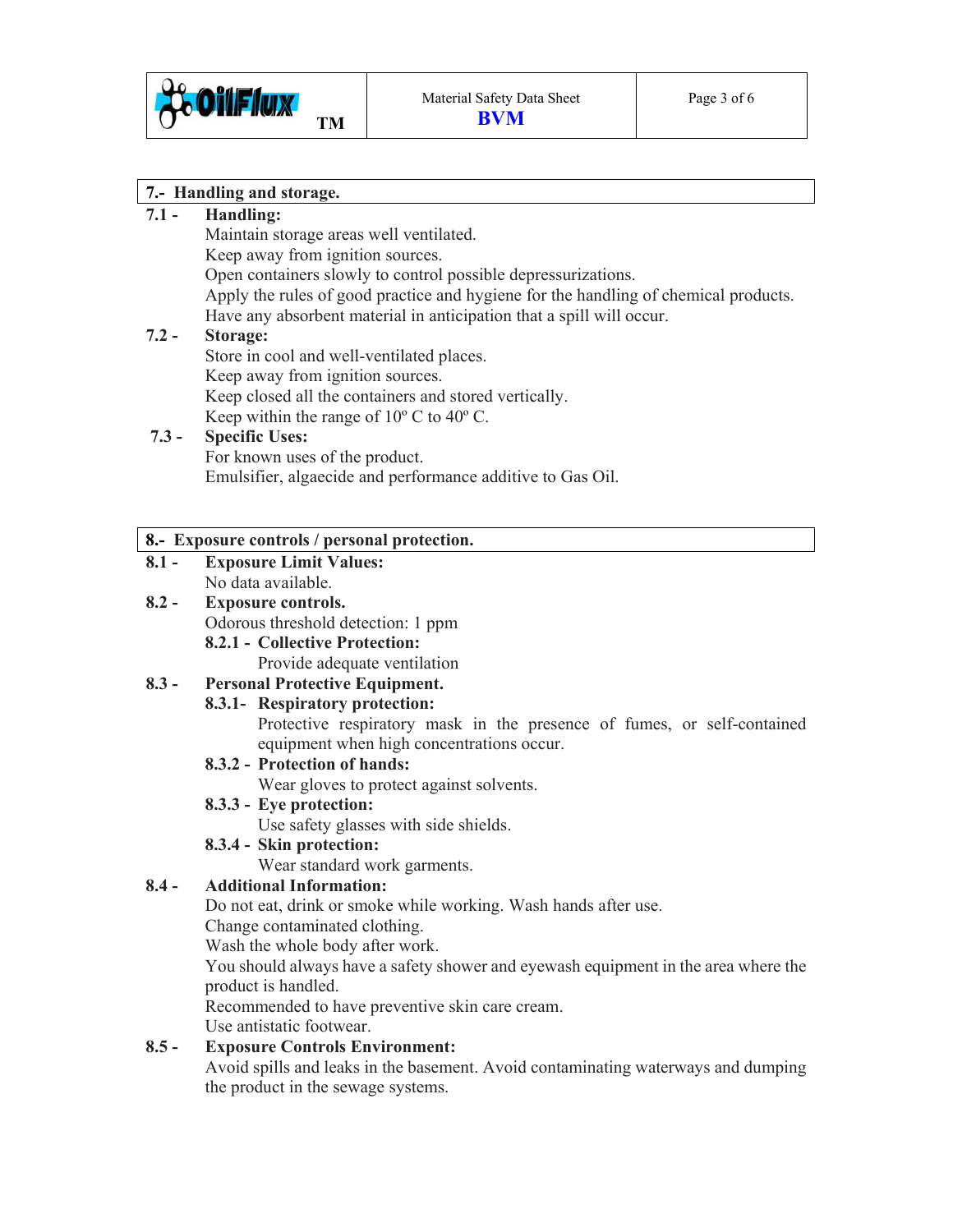

| 9.- Physical and chemical properties |                                                         |                                 |  |  |
|--------------------------------------|---------------------------------------------------------|---------------------------------|--|--|
| $9.1 -$                              | Overview:                                               |                                 |  |  |
|                                      | Characteristic odor of hydrocarbons.                    |                                 |  |  |
|                                      | Liquid green.                                           |                                 |  |  |
| $9.2 -$                              | Important health, safety and environmental information: |                                 |  |  |
|                                      | pH                                                      | $8.0 - 9.0$                     |  |  |
|                                      | <b>Boiling Point</b>                                    | $140^{\circ}$ C - 350° C        |  |  |
|                                      | Flammable Point                                         | $70^{\circ}$ C                  |  |  |
|                                      | Auto-Ignition temperature                               | $>$ 220 $\degree$ C             |  |  |
|                                      | Relative density (water = 1) at $20^{\circ}$ C          | 0.81                            |  |  |
|                                      | Solubility in water                                     | insoluble, emulsifies in water. |  |  |
|                                      |                                                         |                                 |  |  |
|                                      |                                                         |                                 |  |  |

## **10.- Stability and reactivity**

#### **10.1 - Stability:**

Product **s**table under the handling and storage conditions recommended in section # 7.

#### **10.2 - Conditions to avoid:**

Avoid sources of ignition.

#### **10.3 - Materials to avoid:**

Avoid contact with strong oxidizers, strong acids and halogens.

## **10.4 - Hazardous decomposition products:**

In the event of a fire, the product may emit hazardous decomposition products, such as carbon monoxide and carbon dioxide.

#### **11.- Toxicological information**

- **11.1 Acute oral toxicity:** Not available.
- **11.2 Acute dermal toxicity:**  Not available.

#### **11.3 - Acute inhalation toxicity:**

The aspiration into the lungs as a result of ingestion and subsequent vomiting, may leads to pulmonary edema.

**11.4 - Skin irritation:**  Irritant.Dermatological conditions.

#### **11.5 - Eye irritation:**  Irritant.

#### **11.6 - Chronic Health Effects:**

Repeated exposures may produce respiratory tract irritation, skin irritation, muscle weakness, anemia and alteration of lymphocytes in the blood.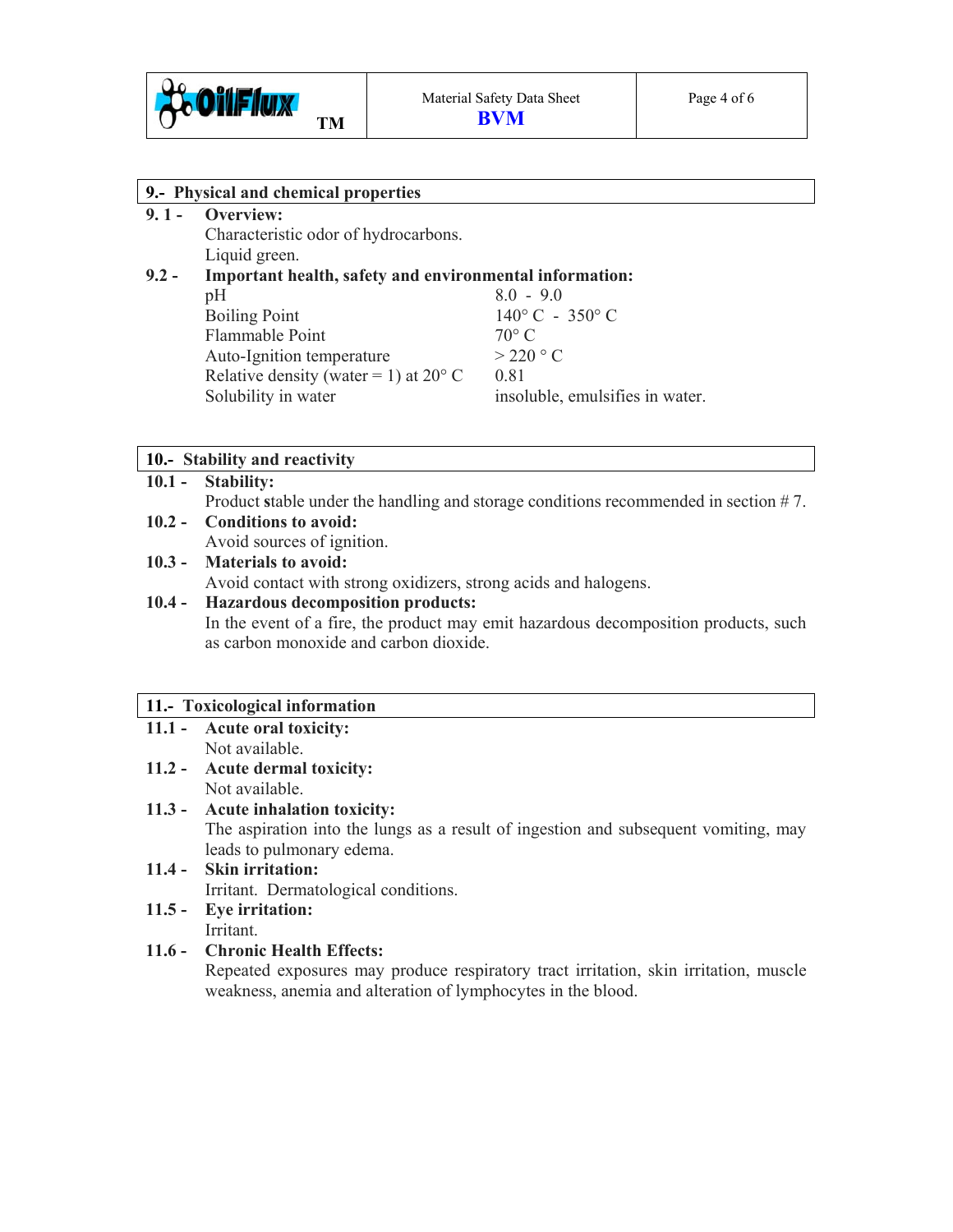

#### **12.- Ecological information.**

#### **12.1 - Ecotoxicity:**

Toxic to aquatic organisms. In the long term it may cause adverse effects in the aquatic environment.

#### **12.2 - Mobility:**

Was removed by emulsion with surfactants.

#### **12.3 - Persistence and biodegradability:**

High potential physical contamination. If it is dump into the environment, the more volatile components evaporate and oxidize and the remaining components will biodegrade.

#### **13.- Terms of elimination**

## **13.1 - Waste Disposal:**

If the product needs to be managed as waste, the final user must do so in accordance with local regulations.

For disposal authorized agents and carriers should be used.

 Materials contaminated by the product require the same precautions as the product and should be considered toxic and hazardous waste. Never disposal in the sewer.

## **13.2 - Disposal of containers:**

The containers must be managed as waste in accordance with point 13.1

#### **14.- Transport information**.

Transport in sealed containers that are upright and secure.

Ensure that persons transporting the product know what to do in case of an accident or spillage.

#### **UN Number:**

 **UN 1993**, Flammable liquid, NOS. (Hydrocarbon mixture with kerosene). Class 3. Packing Group III.

## **14.1 - Transport by Road (ADR):**

 UN Number: UN 1993 Flammable liquid, NOS. (Hydrocarbon mixture with kerosene). Class 3. Packing Group III.

#### **14.2 - Sea transport (IMDG):**  UN Number: UN 1993 Flammable liquid, NOS. (Hydrocarbon mixture with kerosene). Class 3. Packing Group III.

## **14.3 - Rail transport (RID):**

UN Number: UN 1993 Flammable liquid, NOS. (Hydrocarbon mixture with kerosene). Class 3. Packing Group III.

## **14.4 - Air transport (ICAO / IATA):**

UN Number: UN 1993 Flammable liquid, NOS. (Hydrocarbon mixture with kerosene). Class 3. Packing Group III.